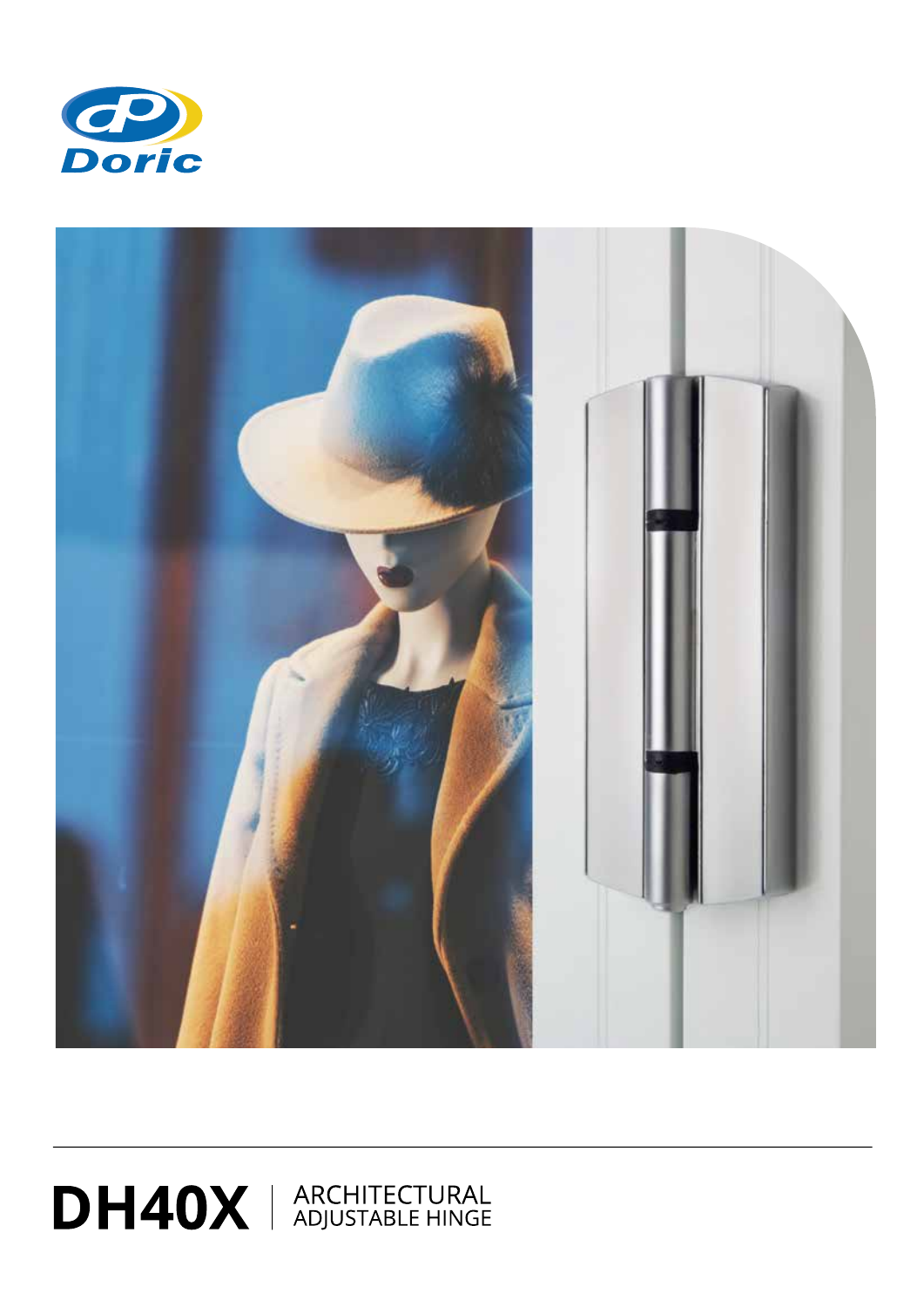The AWA award winning hinge has recently undergone some further enhancements to allow it to better suit a growing trend of larger commercial doors.

Doric has listened to the markets requirements and made some slight but significant improvements to the DH40X hinge.

Increased leaf thickness, new improved bushes and larger fixing screws are all reason why this innovative product can now deliver peace of mind whatever the installation maybe.

Plain and simple, no other hinge on the market allows for adjustment once fitted like the DH40X. This award winning hinge delivers value for money, style and performance.



**Bi-directional Fixing System** 



Corrosion tested to meet the harshest of Australian conditions, Doric is delighted to be able to deliver this innovative product to the Australian & New Zealand window & door market.

#### PRODUCT BENEFITS

- Universal fitting principals Suitable for any installation where an interfold or butt style hinge would normally be used
- Hinges are surface mounted and require no specialised machining
- Bi-directional fixing system provides vastly superior load carrying capabilities

#### VISUAL BENEFITS

- Fixings are concealed by metal dress plates
- Slimline modern design provides a non obtrusive and contemporary visual appeal



Easy to remove fixing cover plates

# DH40X HINGE

| <b>Technical Specifications</b> |                |
|---------------------------------|----------------|
| Order Code:                     | 9043848        |
| <b>Finish Available:</b>        | Coastal Silver |



Adjustable by 6mm both vertically & horizontally

### INNOVATION

#### PERFORMANCE BENEFITS

#### ENHANCEMENTS

#### FINISH

- Maximum capacity with 3 hinges, doors up to 100kg & 1.2m wide
- Allows for up to 180° degree door opening capacity meaning doors can be folded back against the wall for 100% opening potential
- Suitable for all light & heavy duty applications
- High security mounting system does not allow the door to be removed in the case of the hinge pins being removed.
- Salt Spray test report
- Adjustable in 2 directions
- The DH40X allows for doors to be adjusted vertically up to 6mm and horizontally by up to 6mm. The ease of adjustment can be carried out by a lone installer

- Hinge leaf thickness increased to carry greater weights (3mm)
- Improved bushes to support an increase in door weights
- Larger diameter fixing screws 8 gauge

- New Doric Coastal Silver
- Neutral Spray tested to 1000 hours



*Large Diameter Fixing Screws*

*Improved bushes for support increase in weight*